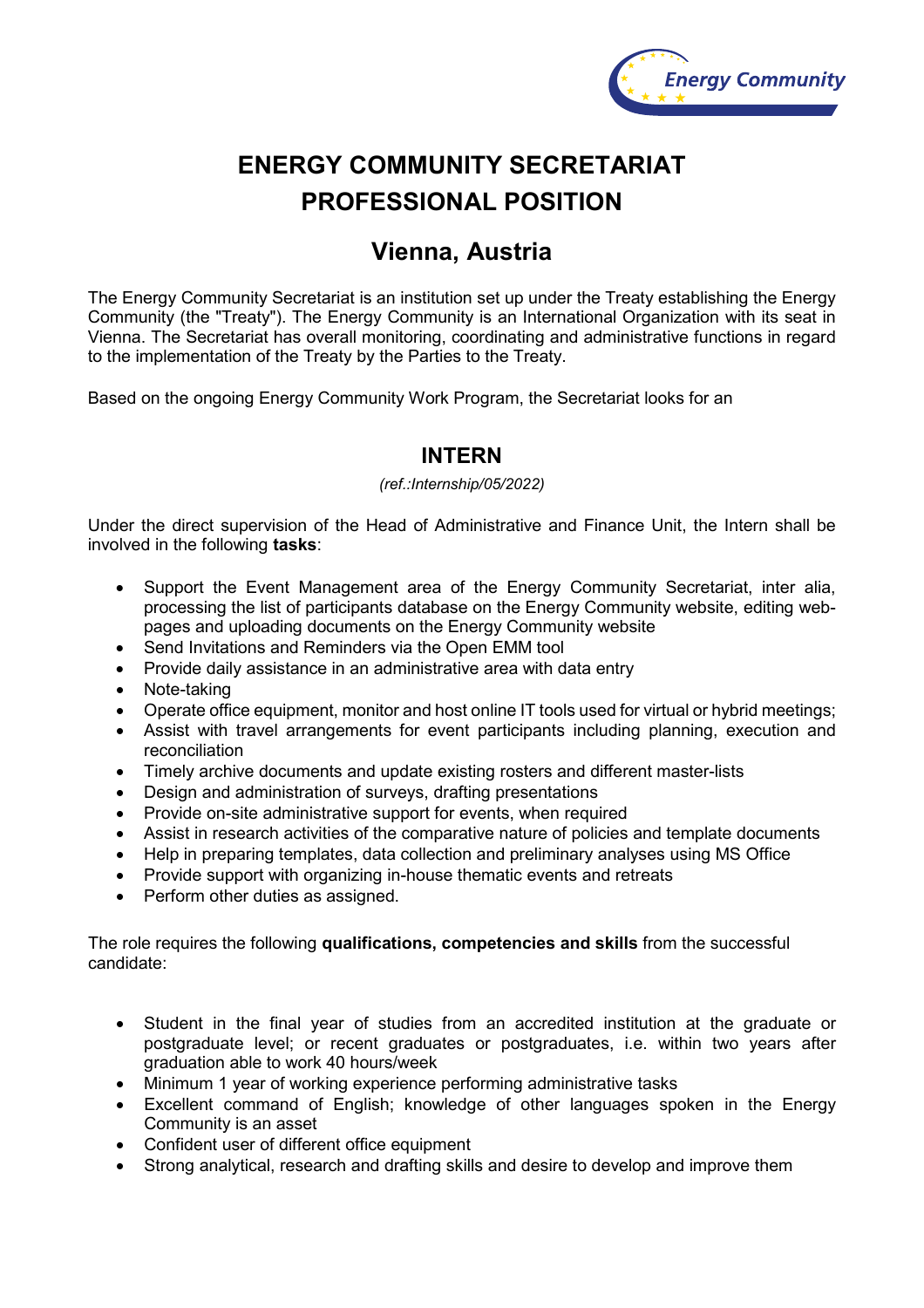

- Good organizational skills with the ability to process and classify information quickly and efficiently
- Ability and willingness to work as a member of the team, with people of different cultural, and religious backgrounds, different gender, and diverse political views, while maintaining impartiality and objectivity.

#### **Engagement period and conditions**

The Intern will be offered a contract for a maximum period of one (1) year. The duty station is in Vienna, Austria.

The monthly gross salary will be at a level of EUR 1,713.60 which is an all-inclusive, tax-exempted package of remuneration. The [terms and conditions of employment](https://www.energy-community.org/dam/jcr:cc5c53fa-2e7e-4e01-a562-db5eb812c07c/Staff_regulations.pdf) are based on the provisions of the Agreement between the Republic of Austria and the Energy Community regarding the seat of the Secretariat.

The commencement date of the employment shall be preferably from mid-June, 2022. Assistance with the MFA legitimation card will be provided if needed.

#### **Application Procedure**

For applications to be valid, candidates must submit their application using the online recruitment form for the position. The form is available here:

**[https://www.energy-community.org/aboutus/jobs/vacancies/form\\_05\\_Intern.html](https://www.energy-community.org/aboutus/jobs/vacancies/form_05_Intern.html)**

The candidates are requested to submit their CV and motivation letter (max. 1 A4 page). Letter(s) of recommendation shall be considered an asset.

Applications have to be sent by **05 June 2022, 23:59 CEST** (submission date of recruitment form) at the latest.

Applications received after the deadline will not be accepted.

Only shortlisted candidates will be contacted for an interview.

#### **Data Protection**

Please note that your personal data will be stored and processed by the Secretariat in line with and for the period required by the purpose of the recruitment procedure.

For this particular position, a reserve list shall be established. The reserve list shall include shortlisted candidates and shall be valid 12 months. The recruitment procedure is deemed to be finalized once the reserve list expires.

The Energy Community Secretariat is committed to protecting the right to privacy and has implemented measures to ensure data protection. If you want to learn more or have concerns, please send an email to [data-protection@energy-community.org.](mailto:data-protection@energy-community.org)